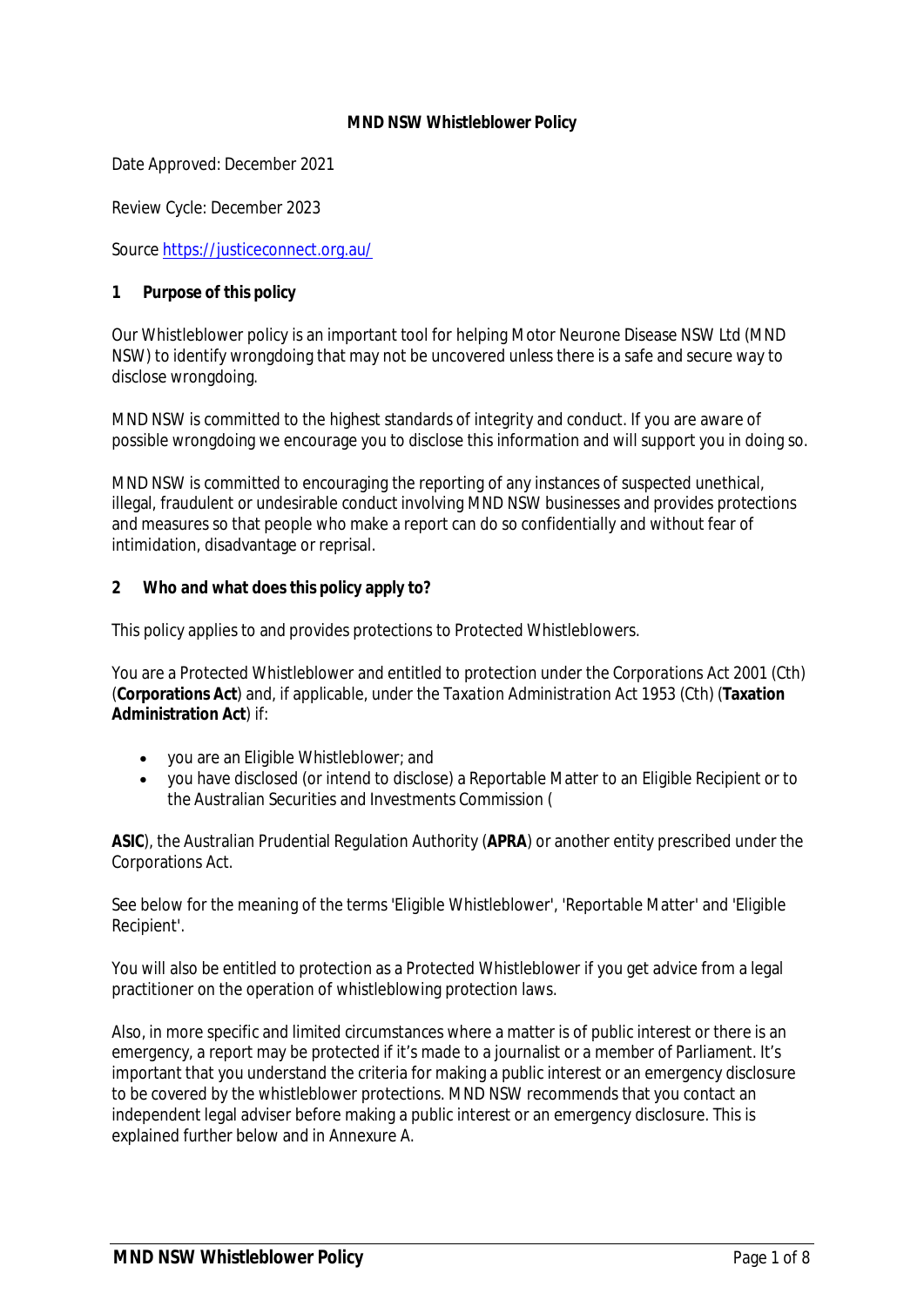An **Eligible Whistleblower** is a person who is, or has been, any of the following:

- an officer or employee of MND NSW (this includes current and former employees who are permanent, part-time, fixed-term or temporary, interns, secondees, managers and directors);
- · a person who supplies goods or services to MND NSW or an employee of a person who supplies goods or services to MND NSW (whether paid or unpaid) - this could include current and former volunteers, contractors, consultants, service providers and business partners;
- · a person who is an associate of MND NSW for example, a director or company secretary of MND NSW or a related body corporate of MND NSW; or
- · a relative, dependent or dependent of the spouse of any person referred to in this definition of Eligible Whistleblower.
- **3 Matters the policy applies to**

The section below sets out what is a Reportable Matter that will qualify for legal protection under the Corporations Act (or the Taxation Administration Act, where relevant). Disclosures that aren't about a Reportable Matter will not be protected under the Corporations Act or the Taxation Administration Act and this policy.

## **3.1 Reportable Matter**

A disclosure will concern a Reportable Matter if an Eligible Whistleblower has reasonable grounds to suspect that the information being disclosed is about:

- misconduct (including fraud, negligence, default, breach of trust and breach of duty);
- an improper state of affairs or circumstances:
- · behaviour that represents a danger to the public or the financial system;
- · a breach of the Corporations Act; or
- · a breach of the Taxation Administration Act or improper conduct in relation to the tax affairs, in relation to MND NSW or a related body corporate of MND NSW.
- · An Eligible Whistleblower who makes a disclosure must have 'reasonable grounds to suspect' the information to qualify for protection. This means that even if a disclosure turns out to be incorrect, the protections will still apply, provided they had 'reasonable grounds to suspect'.
- · Disclosures that are not about a Reportable Matter are not covered by this Policy and do not qualify for protection.

#### **3.2 Personal work-related grievances**

Personal work-related grievances that don't involve a detriment caused to you as a Protected Whistleblower (or a threat of detriment) aren't a Reportable Matter and aren't protected under the Corporations Act or Taxation Administration Act.

A personal work-related grievance is one that relates to your current or former employment that has implications for you personally but doesn't have significant implications for MND NSW.

An example of a work-related grievance that is not protected by law could include if you believe you have missed out on a promotion that you deserve or if you don't like the managerial style of your supervisor.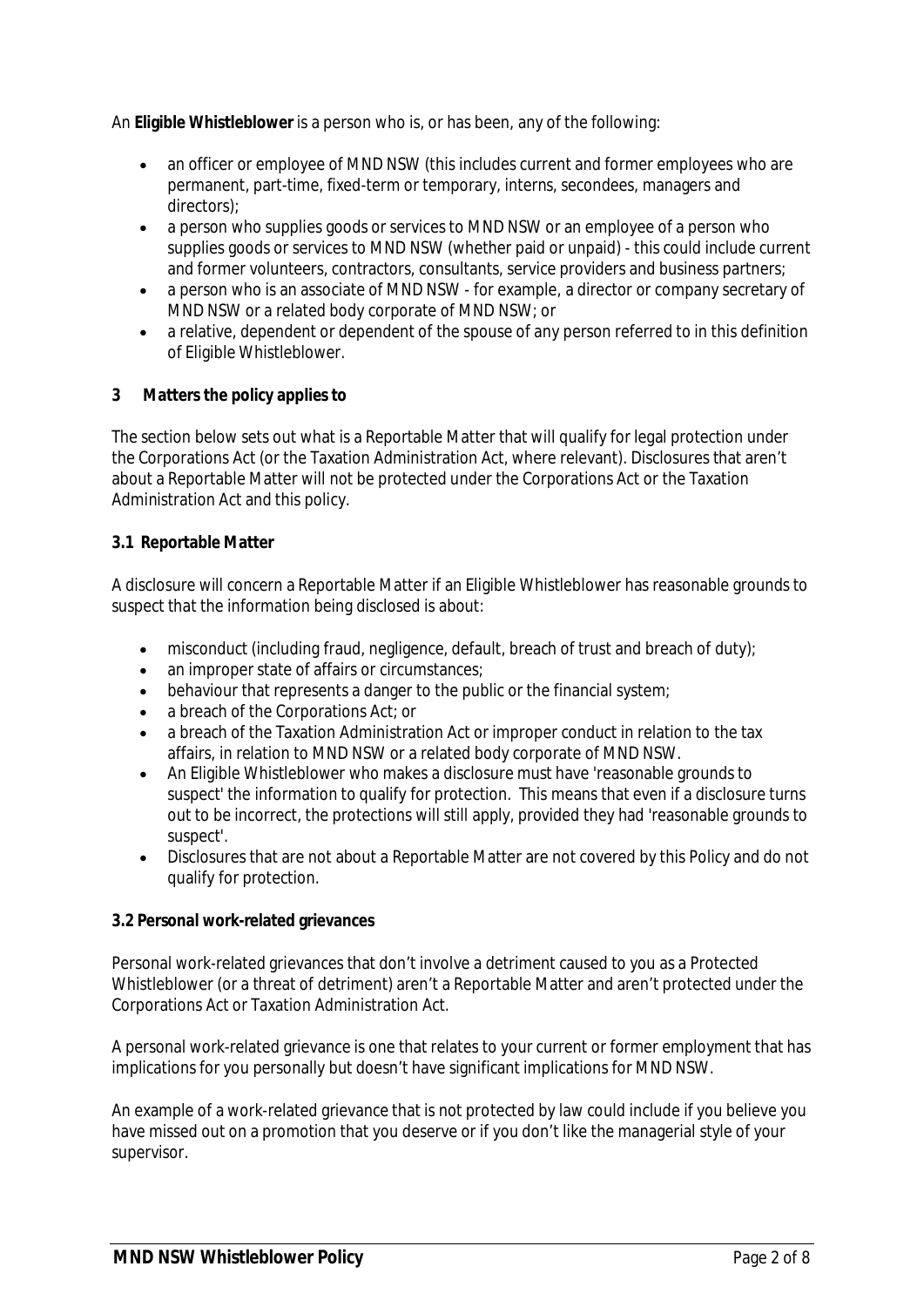However, a work-related grievance may still qualify for protection under the law if (for example):

- · it is a mixed report that includes information about a Reportable Matter (as well as a workrelated grievance);
- · MND NSW has broken employment or other laws which are punishable by imprisonment for 12 months or more or acted in a way that is a threat to public safety;
- · the disclosure relates to information that suggests misconduct that goes further than the Whistleblower's personal circumstances; or
- · the Whistleblower suffers from or is threatened with detriment for making a disclosure.
- **4 How do I make a report and who do I report to?**
- **4.1 Making a disclosure**

Reports can be made in person or by telephone, post or email. Reports can be made within business hours or outside business hours.

If, at any time, you are not sure about whether to make a protected disclosure, you can get independent legal advice. Any discussions you have with a lawyer will be protected under this policy and under law.

## **4.2 Eligible Recipients**

A protected disclosure of a Reportable Matter can be made using any of the channels below (each is an Eligible Recipient of Reportable Matter):

- an officer, director or senior manager of MND NSW;
- an internal or external auditor of MND NSW:

**4.3 Other designated bodies that can receive disclosures**

Disclosures of a Reportable Matter may also be protected when made to:

- · ASIC;
- · APRA;
- · the Commissioner of Taxation; or
- another Commonwealth authority prescribed by law.

*Public Interest Disclosures and Emergency Disclosures*

There is an additional category of disclosures called 'public interest disclosures' and 'emergency disclosures' that qualify for protection. These can be made by Eligible Whistleblowers to journalists and members of Parliament, but only if they comply with the strict requirements set out in Annexure A.

It is important for Eligible Whistleblowers to understand the criteria for making a public interest or emergency disclosure.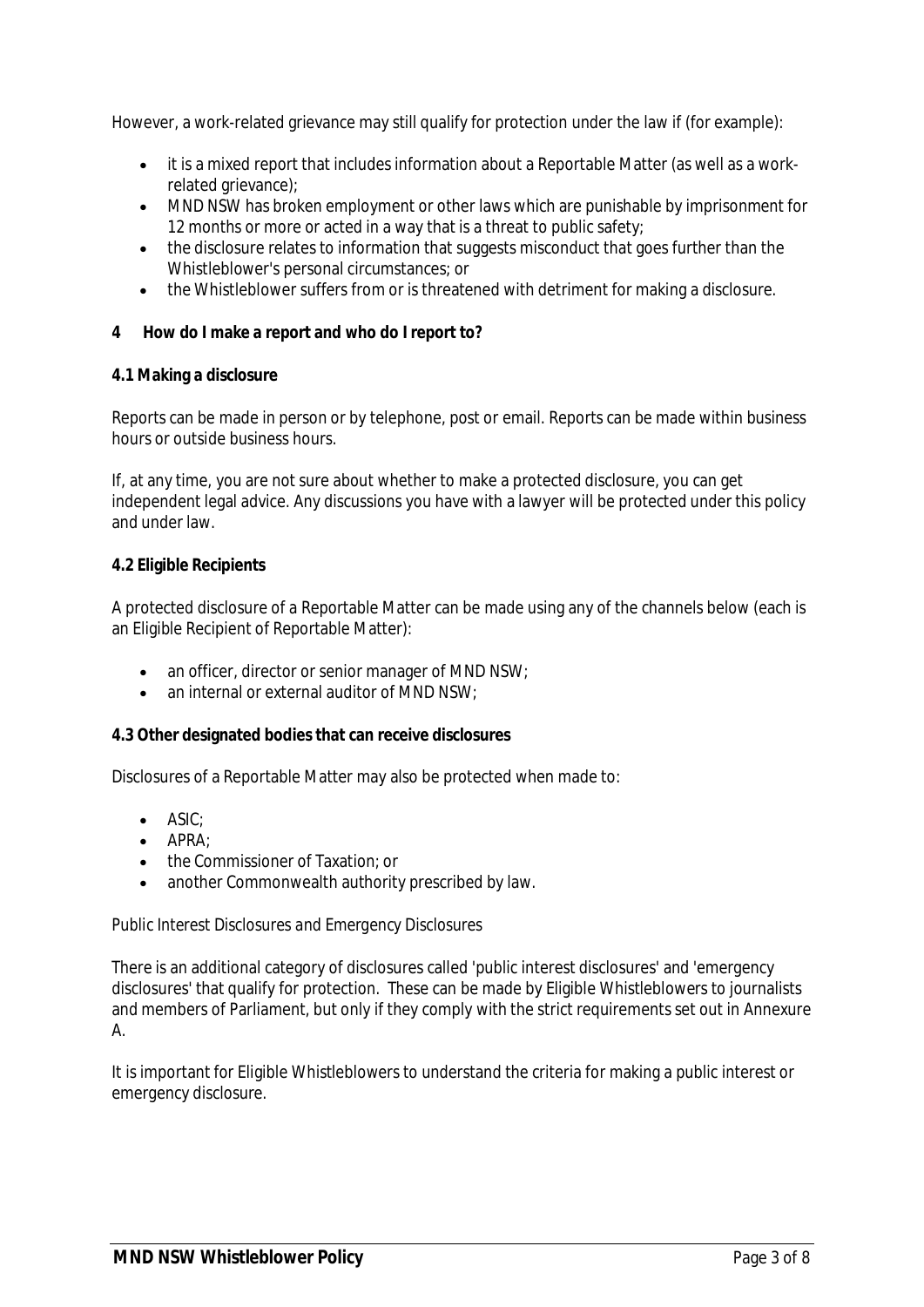## *Disclosure to legal practitioner*

A disclosure of a Reportable Matter by an Eligible Whistleblower will also be protected if it is to a qualified legal practitioner for the purpose of taking legal advice or legal representation in relation to the operation of the whistleblower provisions in the Corporations Act or the Tax Administration Act.

## **5 False reports**

A Protected Whistleblower will still qualify for protection for a disclosure even if their disclosure turns out to be incorrect. However, anyone who knowingly makes a false report of a Reportable Matter, or who otherwise fails to act honestly with reasonable belief in respect of the report may be subject to disciplinary action, including dismissal.

## **6 Anonymity when reporting**

You may choose to remain anonymous when disclosing a Reportable Matter, over the course of the investigation and after the investigation is finalised. While you are encouraged to share your identity when making a disclosure, as it may make it easier for MND NSW to address your disclosure of a Reportable Matter and for MND NSW to communicate with you, you are not required to share your identity. If you don't share your identity, MND NSW will assess your disclosure in the same way as if you had revealed your identity. However, there may be some practical limitations in conducting the investigation if you don't share your identity.

# **7 Protections for Protected Whistleblowers**

## **7.1 Confidentiality**

Disclosures from Protected Whistleblowers will be treated confidentially and sensitively. The protections apply not only to internal disclosures to Eligible Recipients, but to disclosures to legal practitioners, regulatory and other external bodies, and public interest and emergency disclosures.

Once a report is received, the Eligible Recipient will make sure immediate steps are taken to protect the identity of the Protected Whistleblower. This will include redacting the name and position of the Protected Whistleblower from any written record of the report and making sure appropriate document security is implemented.

It's illegal for a person to identify Protected Whistleblowers or disclose information that is likely to lead to their identification. If you are a Protected Whistleblower, your identity and position (or any other information which would be likely to identify you) will only be shared if:

- · you consent to the information being shared;
- · the disclosure is to a recipient permitted by law such as the Commissioner of Taxation or Australian Federal Police; or
- · the disclosure is otherwise allowed or required by law (for example, disclosure to a lawyer of MND NSW to receive legal advice relating to the law on whistleblowing).

In addition, for information likely to identify an Eligible Whistleblower, this may be shared if it is reasonably necessary for the purposes of an investigation. In this circumstance all reasonable steps will be taken to reduce the risk that you will be identified.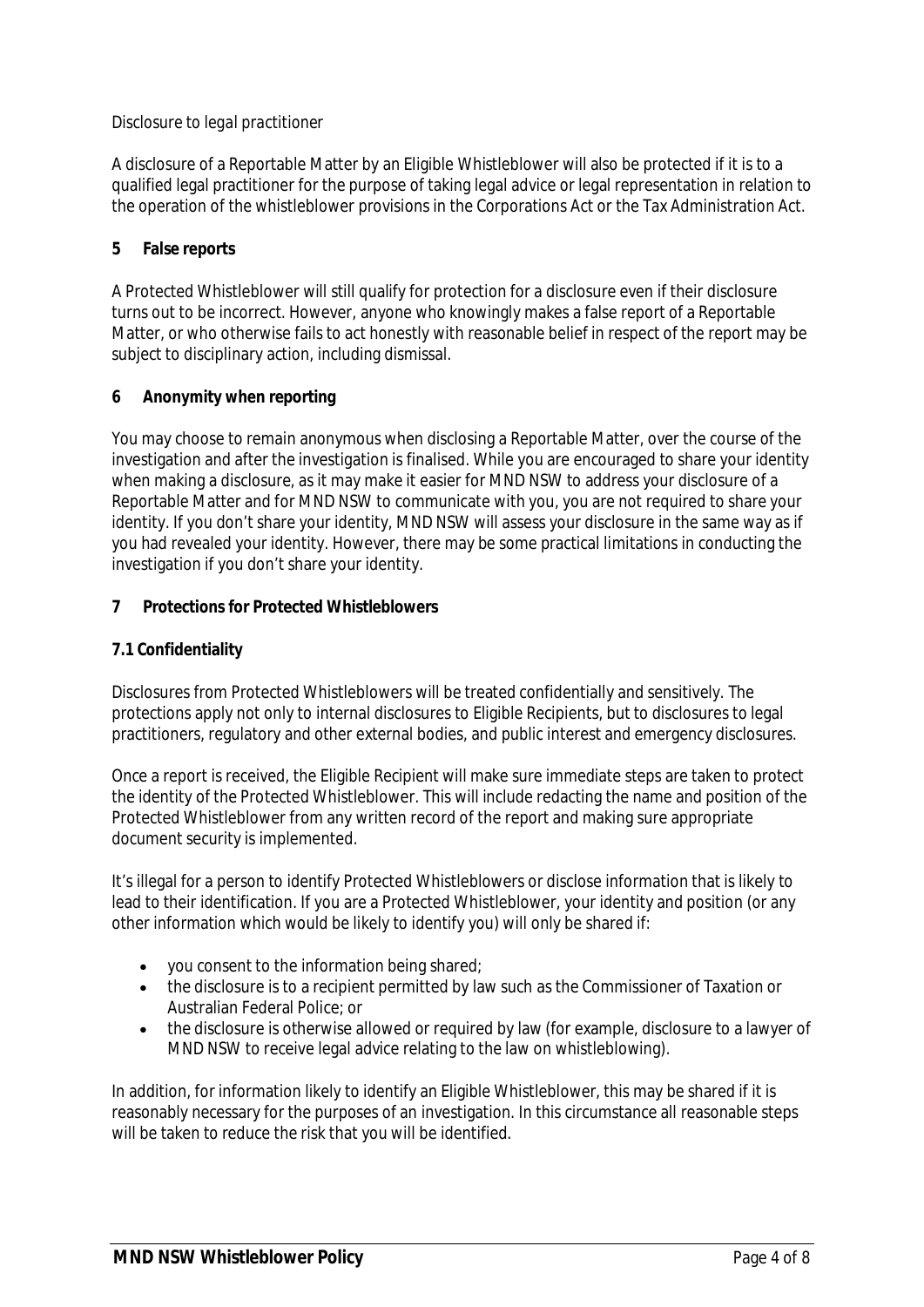## **7.2 Protection against detrimental treatment**

It's illegal for a person to engage in conduct that causes (or threatens) detrimental treatment to a Protected Whistleblower in the belief or suspicion that a person has made, may make, proposes to make or could make a report of a Reportable Matter and where that belief or suspicion is a reason for the conduct.

Detrimental treatment could include dismissal, injuring you in your employment, demotion, harassment, damage to your reputation, discrimination, disciplinary action, bias, threats or other unfavourable treatment connected with making a disclosure as a Protected Whistleblower.

MND NSW will seek to ensure that Protected Whistleblowers are not subjected to detrimental treatment as a result of making (or intending to make) a disclosure under this policy. To protect Protected Whistleblowers from detrimental treatment, MND NSW will:

- · make an assessment of the risk of detriment against a Protected Whistleblower as soon as possible after receiving a disclosure of a Reportable Matter;
- · make sure MND NSW management are aware of their responsibilities to maintain the confidentiality of a Protected Whistleblower, address the risks of detriment and ensure fairness when managing the performance of, or taking other management action relating to, a Protected Whistleblower; and
- · take practical action, as necessary, to protect a Protected Whistleblower from the risk of detriment and intervene if detriment has already occurred.

If a Protected Whistleblower believes that they have been subject to detrimental treatment, they should inform an Eligible Recipient immediately.

# **7.3 Other protections for Protected Whistleblowers**

Protected Whistleblowers are protected from civil, criminal or administrative liability (including disciplinary action) for making reports of Reportable Matters. No contractual right (including under an employment contract) can be exercised against a Protected Whistleblower to stop them disclosing a Reportable Matter.

If you're a Protected Whistleblower and the disclosure is to an Eligible Recipient or other designated body as set out above or is a public interest disclosure or emergency disclosure, the information you disclose also can't be used against you in criminal proceedings or in proceedings for the imposition of a penalty (except if the proceedings are in respect of the falsity of the information).

Eligible Whistleblowers may also be entitled to seek compensation and other remedies through the courts if MND NSW fails to protect the Eligible Whistleblower from detriment and the Eligible Whistleblower suffers loss or damage.

**8 How will we investigate disclosures?**

Once a report of a Reportable Matter has been received from an Eligible Whistleblower, who has provided reasonable grounds for their belief that the Reportable Matter has occurred, an investigation of those allegations will begin as soon as practicable after the report has been received, if required.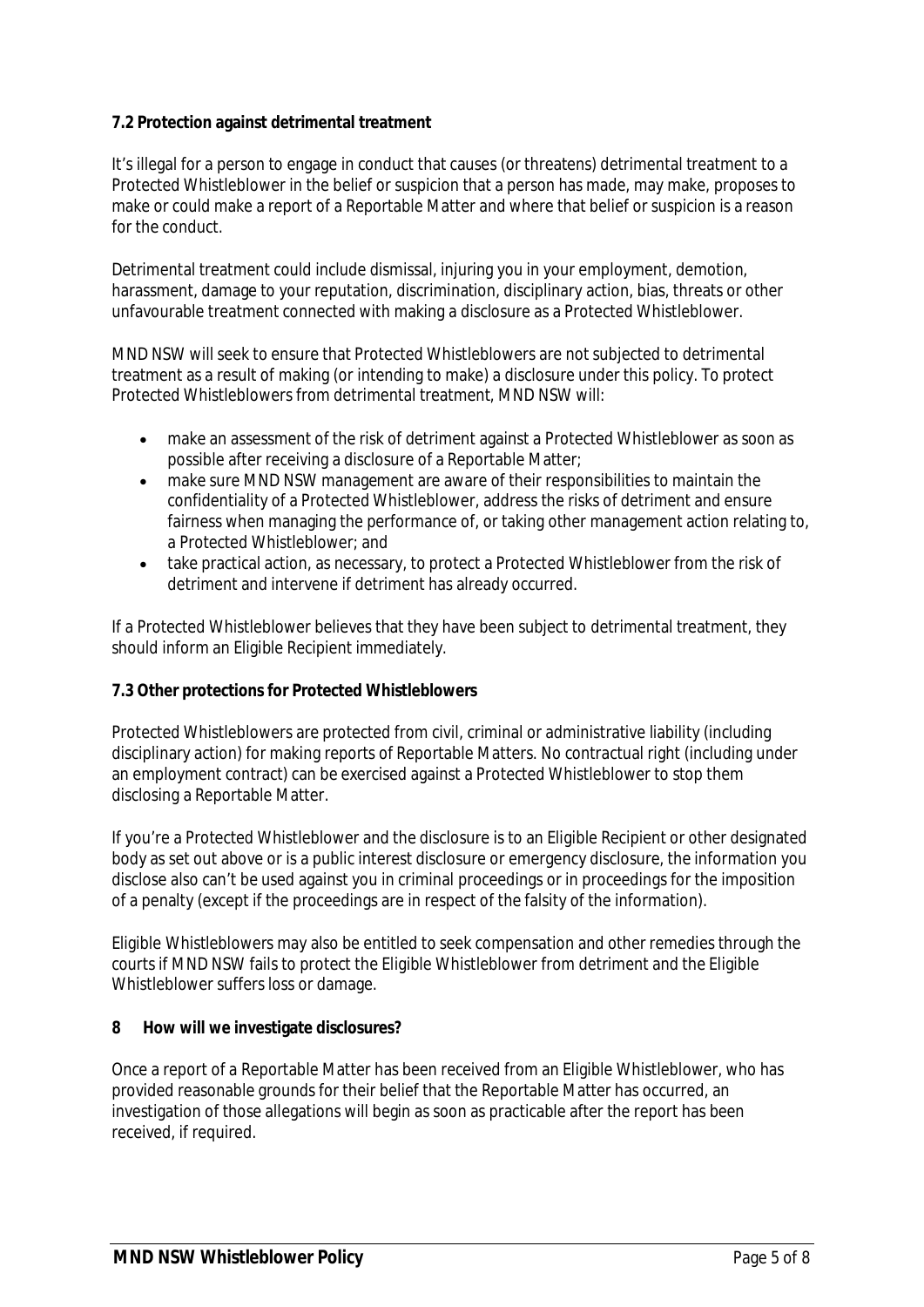If MND NSW determines that the information disclosed doesn't amount to a Reportable Matter, the Eligible Whistleblower will be, if practicable, informed of that decision. In some instances, reports may not be able to be responded to, for example, because they are anonymous reports.

If an investigation is conducted, it will:

- follow a fair process;
- · be conducted in as timely a manner as the circumstances allow; and
- · be independent of the person(s) about whom an allegation has been made.

Provided there are no restrictions or other reasonable bases for doing so, people against whom an allegation has been made will be informed of the allegation and will have an opportunity to respond to any allegation. That is, MND NSW will take steps to ensure fair treatment of any person who is the subject of the Reportable Matter report as well as the Protected Whistleblower.

Investigations will be conducted promptly and fairly with due regard for the nature of the allegation and the rights of the people involved in the investigation. MND NSW recognises the importance of balancing the rights of the Eligible Whistleblower and the rights of people against whom a report is made in ensuring fairness.

Where appropriate, MND NSW will report findings of an investigation to the MND NSW Board. The method for documenting and reporting the findings of an investigation will depend on the nature of the disclosure – but may include a summary report of the findings. Any reporting of findings will have regard to applicable confidentiality requirements.

**9 Communications with the Protected Whistleblower**

MND NSW will ensure that, provided the claim was not submitted anonymously, the Protected Whistleblower is kept informed of the outcomes of the investigation of their allegations. This will be subject to the considerations of privacy of those against whom allegations are made and considerations of confidentiality affecting MND NSW.

If the Protected Whistleblower is not an employee of MND NSW, the Protected Whistleblower will be kept informed of the investigative outcomes (subject to privacy considerations as above), once the Protected Whistleblower has agreed in writing to maintain confidentiality in relation to any information provided to them regarding a report made by them.

**11 Further policy details**

# **11.1 How this policy is made available**

This policy is made available on our intranet and on our website.

#### **11.2 Related policies**

This policy should be read in conjunction with MND NSW's other relevant policies.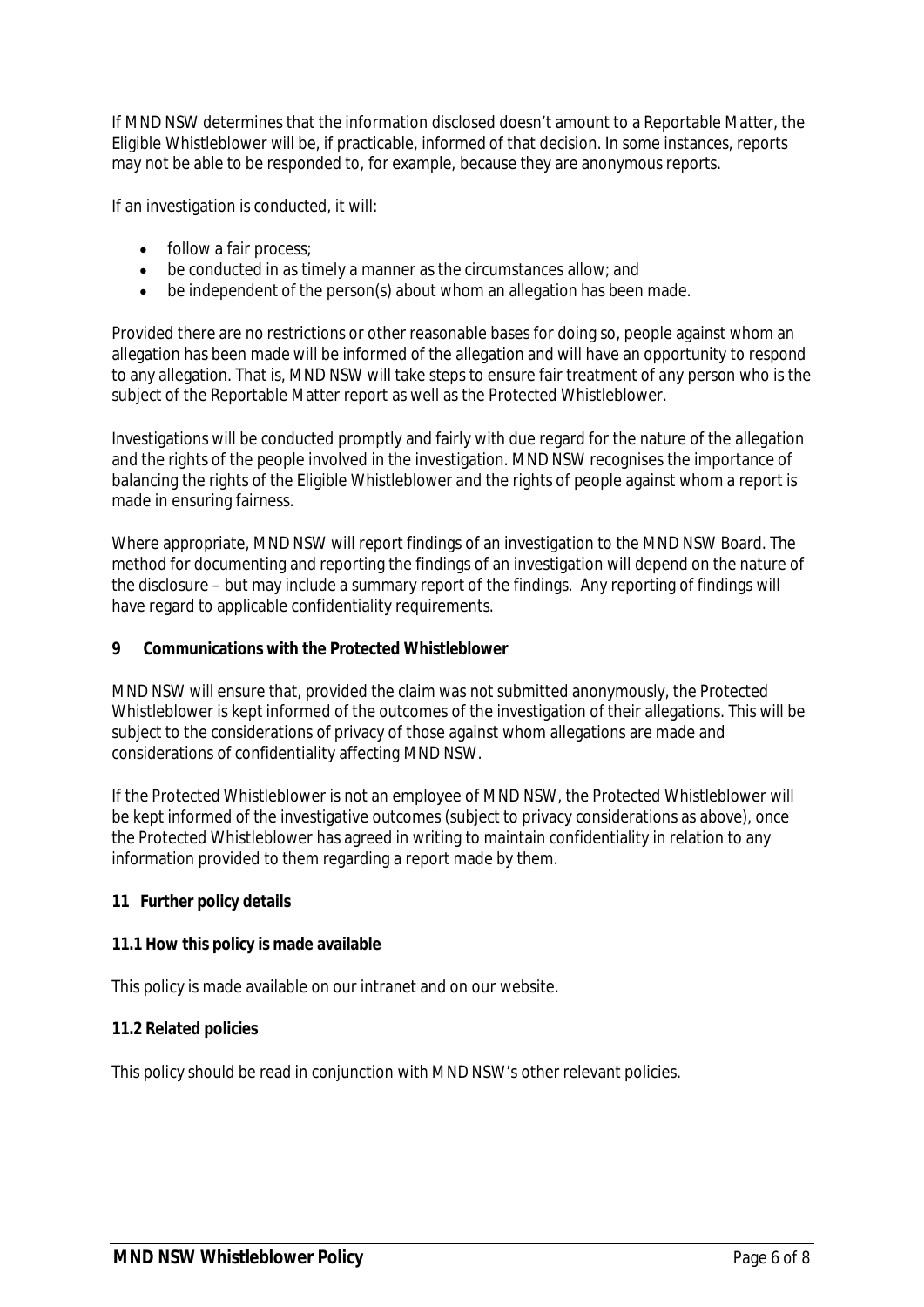# **Annexure A**

*Public interest disclosures*

1.1 There is an additional category of disclosures called 'public interest disclosures' that qualify for protection. These can be made to journalists and members of Parliament, but only if the Protected Whistleblower complies with the following strict requirements:

(1) the Protected Whistleblower must have first made a qualifying disclosure to ASIC, APRA, or a prescribed Commonwealth authority;

(2) at least 90 days has passed since the qualifying disclosure was made;

(3) the Protected Whistleblower does not have reasonable grounds to believe that action is being, or has been, taken to address the matters to which the qualifying disclosure related;

(4) the Protected Whistleblower has reasonable grounds to believe that making a public interest disclosure would be in the public interest;

(5) after 90 days has passed, the Protected Whistleblower must give the body to which the qualifying disclosure was originally made, a written notification that:

*(1)* includes sufficient information to identify the qualifying disclosure; and

*(2)* states that the Protected Whistleblower intends to make a public interest disclosure; and

(6) the extent of the information disclosed in the public interest disclosure is no greater than to inform the journalist or member of Parliament of the misconduct or improper state of affairs or circumstances, or other conduct falling within the scope of the Corporations Act.

# *Emergency disclosures*

1.2 There is an additional category of disclosures called 'emergency disclosures' that qualify for protection. These can be made to journalists and members of Parliament, but only if the Protected Whistleblower complies with the following strict requirements:

(1) the Protected Whistleblower must have first made a qualifying disclosure to ASIC, APRA or a prescribed Commonwealth authority;

(2) the Protected Whistleblower has reasonable grounds to believe that information concerns a substantial and imminent danger to the health or safety of one or more persons or to the natural environment;

(3) the Protected Whistleblower gave notice to the body to which the qualifying disclosure was made that states:

- *(1)* that they intend to make an emergency disclosure; and
- *(2)* includes sufficient information to identify the qualifying disclosure; and